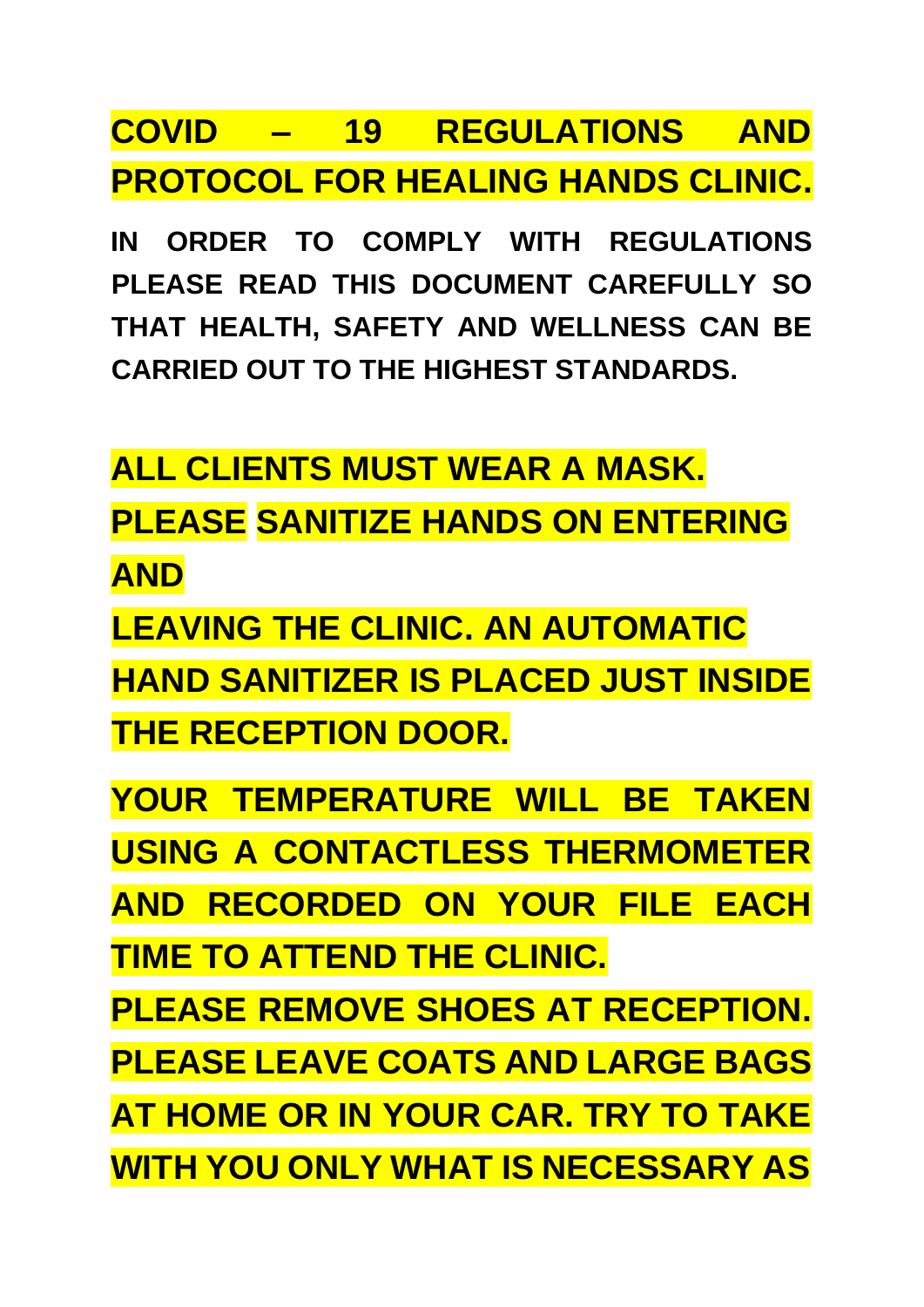**ALL YOUR ITEMS INCLUDING WHAT YOU TAKE OFF WILL BE PUT IN A SEALED PLASTIC CONTAINER FOR THE DURATION OF YOUR TREATMENT.**

**WATER CANNOT BE PROVIDED IN THE CLINIC FOR NOW, PLEASE BRING WATER AND LEAVE IN YOUR CAR FOR AFTER YOUR TREATMENT.**

**A COVID-19 SPECIFIC QUESTIONNAIRE WILL BE EMAILED TO YOU PRIOR TO YOUR APPOINTMENT, PLEASE FILL OUT AND BRING WITH YOU ON DAY. NEW CLIENTS WILL HAVE A PRESCHEDULED VIDEO CALL/PHONE CALL TO DISCUSS CONSULTATION AND PUT A TREATMENT PLAN IN PLACE.**

**AS PER REGULATION I WILL BE WEARING A FACE SHIELD/MASK, DISPOSABLE APRON (AND GLOVES FOR MASSAGE TREATMENTS ONLY.)**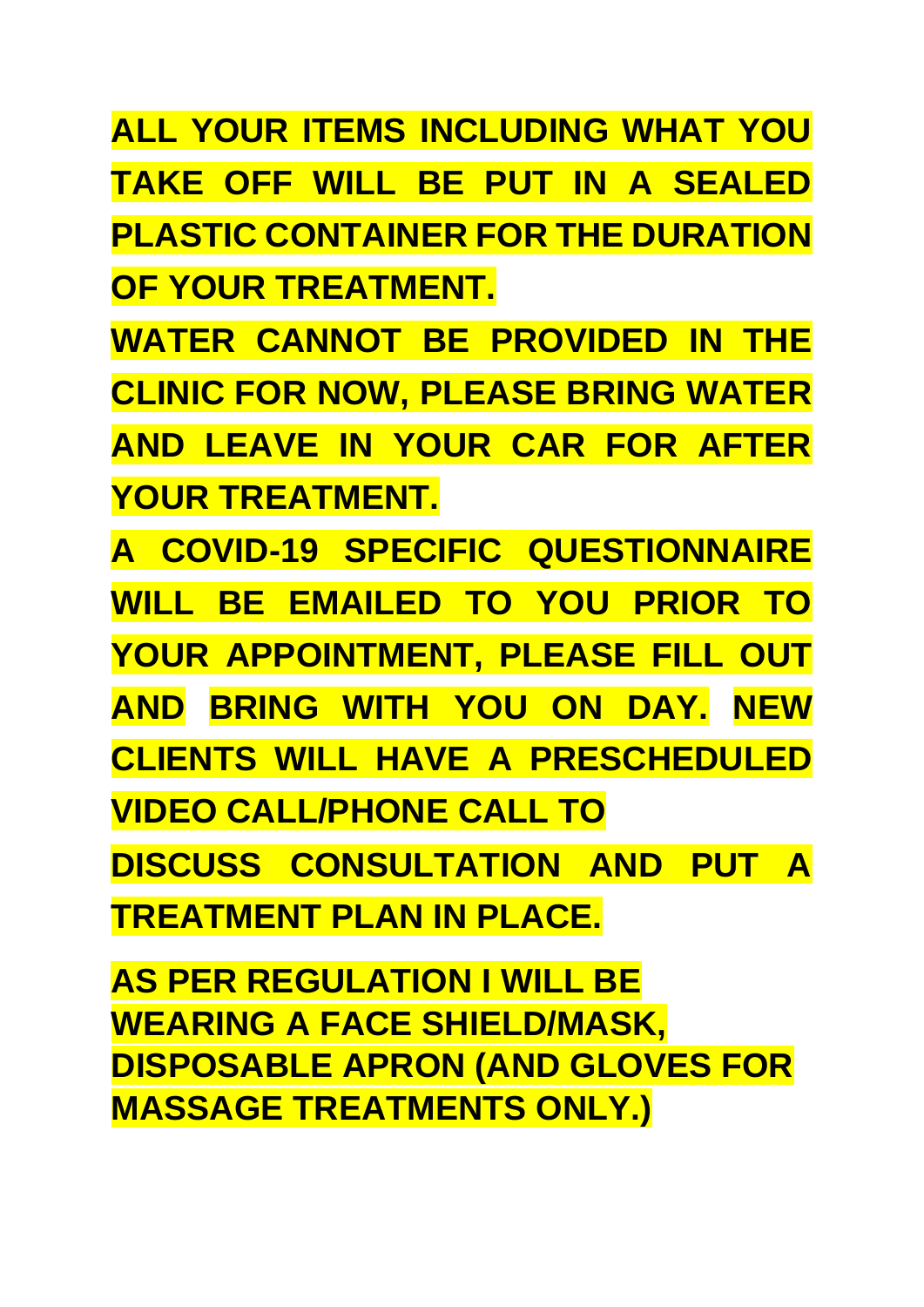**I HAVE COMPLETED SEVERAL COURSES IN EXTENSIVE SANITIZATION AND DISINFECTION PRACTICES AND PROCEDURES CONSISTENT WITH THE CURRENT HIGHEST INDUSTRY STANDARDS. SHE HAS ALSO FOLLOWED THE REGULATIONS AND PROTOCOL OF THE HSE, FICATA, WHO, HFI, IRIL AND CHTA IN RELATION TO MAINTAINING THE HIGHEST STANDARDS FOR EACH CLIENT.**

**CLINIC WILL BE VENTILATED BETWEEN EACH CLIENT AND A DOOR/WINDOW LEFT OPEN DURING TREATMENT.**

**NB PLEASE BRING YOUR OWN BLANKET FOR REFLEXOLOGY IF YOU FEEL THE NEED TO BE COVERED. (I CAN NO LONGER PROVIDE COVERING FOR EACH CLIENT).**

**IN ORDER TO ADHERE TO SOCIAL DISTANCING, I WILL LEAVE A 30 MINUTE GAP BETWEEN CLIENTS, TO AVOID CONTACT WITH ANOTHER AND ALLOW TIME TO SANITZE THE CLINIC AFTER EACH CLIENT.**

**I have purchased a ULV MOTHER FOGGER, used with disinfectant/sanitizer to kill 99.9999% of all known viruses, bacteria, fungi, spores and other nasties. (used in hospitals and medical facilities) It is designed to destroy droplets in the air and on all objects, equipment and surfaces. You are in SAFE HEALING HANDS.**